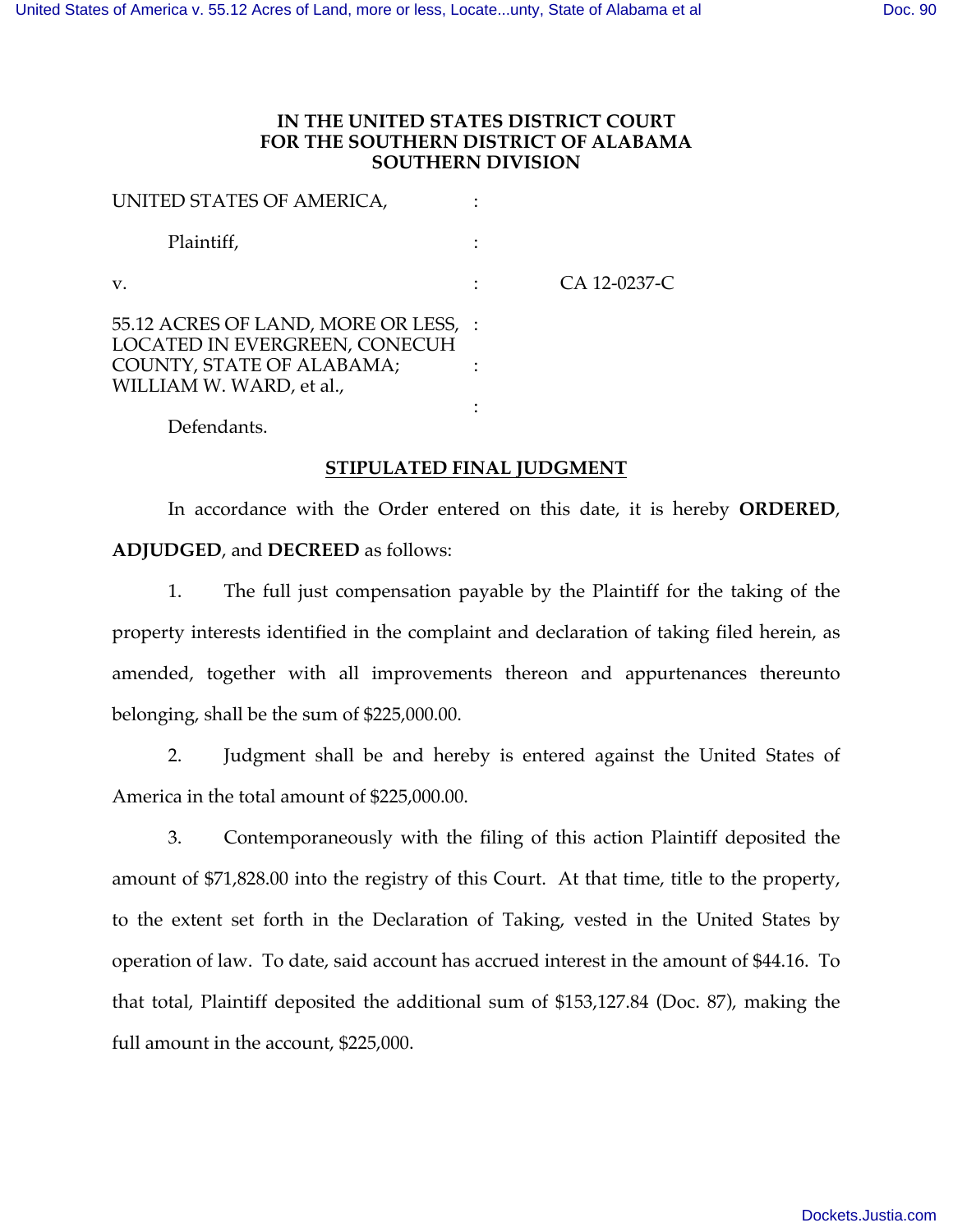4. The said sum of \$225,000.00 shall be full and just compensation and in full satisfaction of any and all claims of whatsoever nature against the United States by reason of the institution and prosecution of this action and taking of the said estates in lands and all appurtenances thereunto belonging, including any interest.

5. The said sum of \$225,000.00 shall be subject to all liens, encumbrances and charges of whatsoever nature existing against the said property at the time of vesting of title thereto in the United States of America and all such liens, encumbrances and charges of whatsoever nature shall be payable and deductible from the said sum.

6. The Clerk of this Court shall disburse the just compensation of \$225,000.00, as follows: to the defendant, by check made payable to the order of defendant, William W. Ward, and his attorneys of record – Billy C. Bedsole and Samuel L. Stockman, and delivered to his attorney, Samuel L. Stockman. Upon making the disbursal, the Clerk shall file with the Court a notice of disbursal indicating the amount disbursed and the date of disbursal. Said notice, filed with the Court, shall be available and sent to the parties in the instant action via the Court's ECF system.

7. Defendant has warranted that he is the sole owner of the subject property at the date of the taking, and that he has the exclusive right to the compensation herein, excepting the interests of parties having liens or encumbrances of record and unpaid taxes and assessments, if any, and that no other party is entitled to the same or any part thereof by reason of any unrecorded agreement.

8. In the event that any other party is ultimately determined by a Court of competent jurisdiction to have any right to receive compensation for the property taken in this case, defendant shall refund into the registry of the Court the compensation distributed herein, or such part thereof as the Court may direct, with interest thereon at the rate of 52-week Treasury Bills, calculated in accordance with the provisions of 40

2